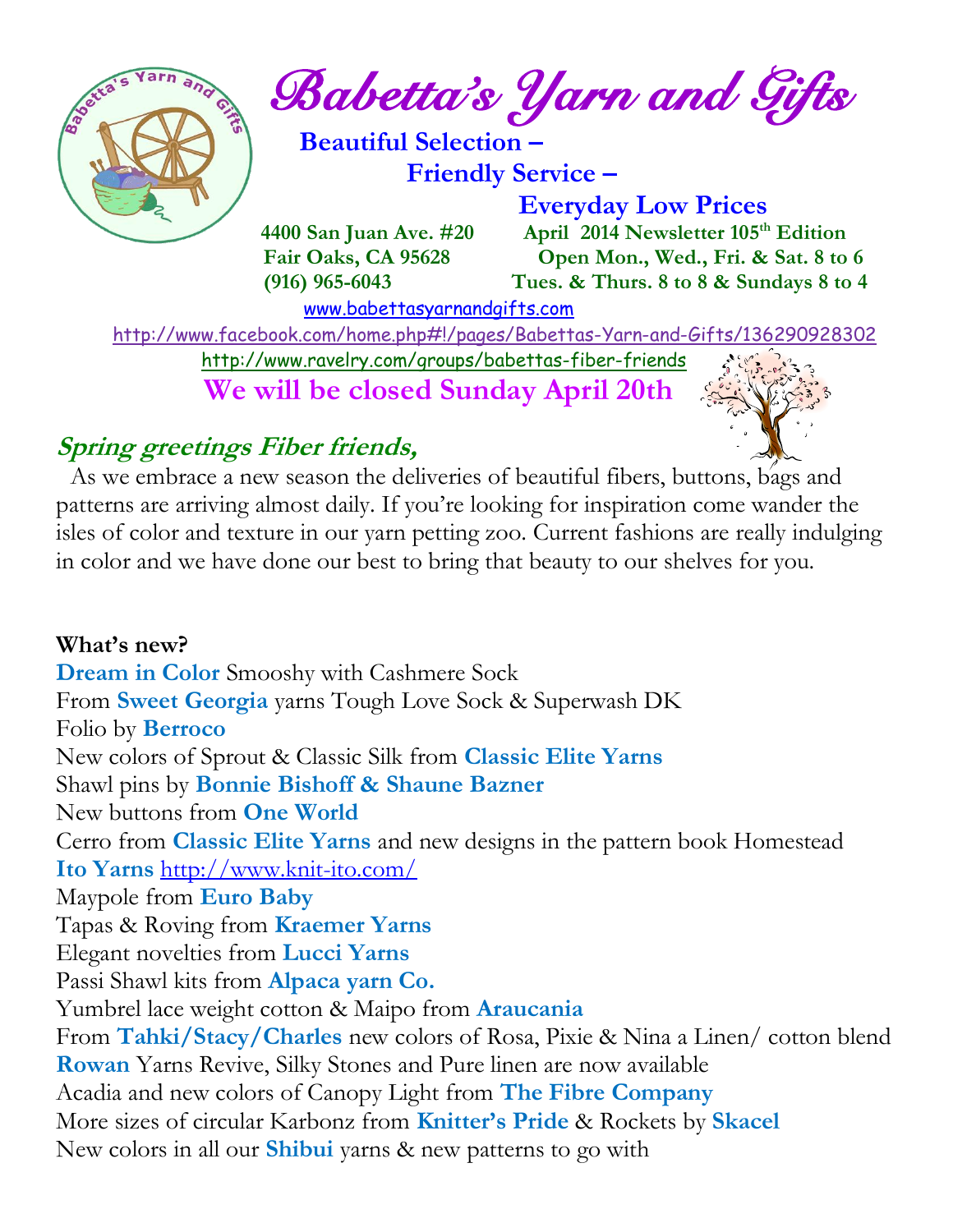Patterns from **Never Not Knitting, Mabel's Closet & Knitbot** Lots of colors in Caribou by **Hikoo Building in Color** by Michelle Hunter the Knit Purl hunter **Dandoh** patterns

**Coming Soon… Mini Mochimochi** kits Meadowlark from **Classic Elite** New kits By **Laura Nelkin** New colors of Breathless by **Shalimar** Sayonara Print 100% silk ribbon from **Schulana** Cotton Glace & Handknit Cotton by **Rowan**



As you see, lots of new things are coming in so it's time for a  **"Spring Cleaning" SALE 50% off selected items** April 5 & 6 we're saying goodbye to some old friends. Sales final on discounts and no other discounts apply.

It's voting time again for the **KCRA A-List.** If you like the experiences you have at Babetta's you can vote for us in the Arts and Crafts category. Just follow the link. **<http://kcra.cityvoter.com/babettas-yarn-and-gifts/biz/28413>**



**Classic Elite Portraits Trunk Show at Babetta's We will have the models from the book on display**

**April 18th to May 5th Here's the link to see the collection.**

[http://www.classiceliteyarns.com/pattern\\_detail.php?patternID=278](http://www.classiceliteyarns.com/pattern_detail.php?patternID=278)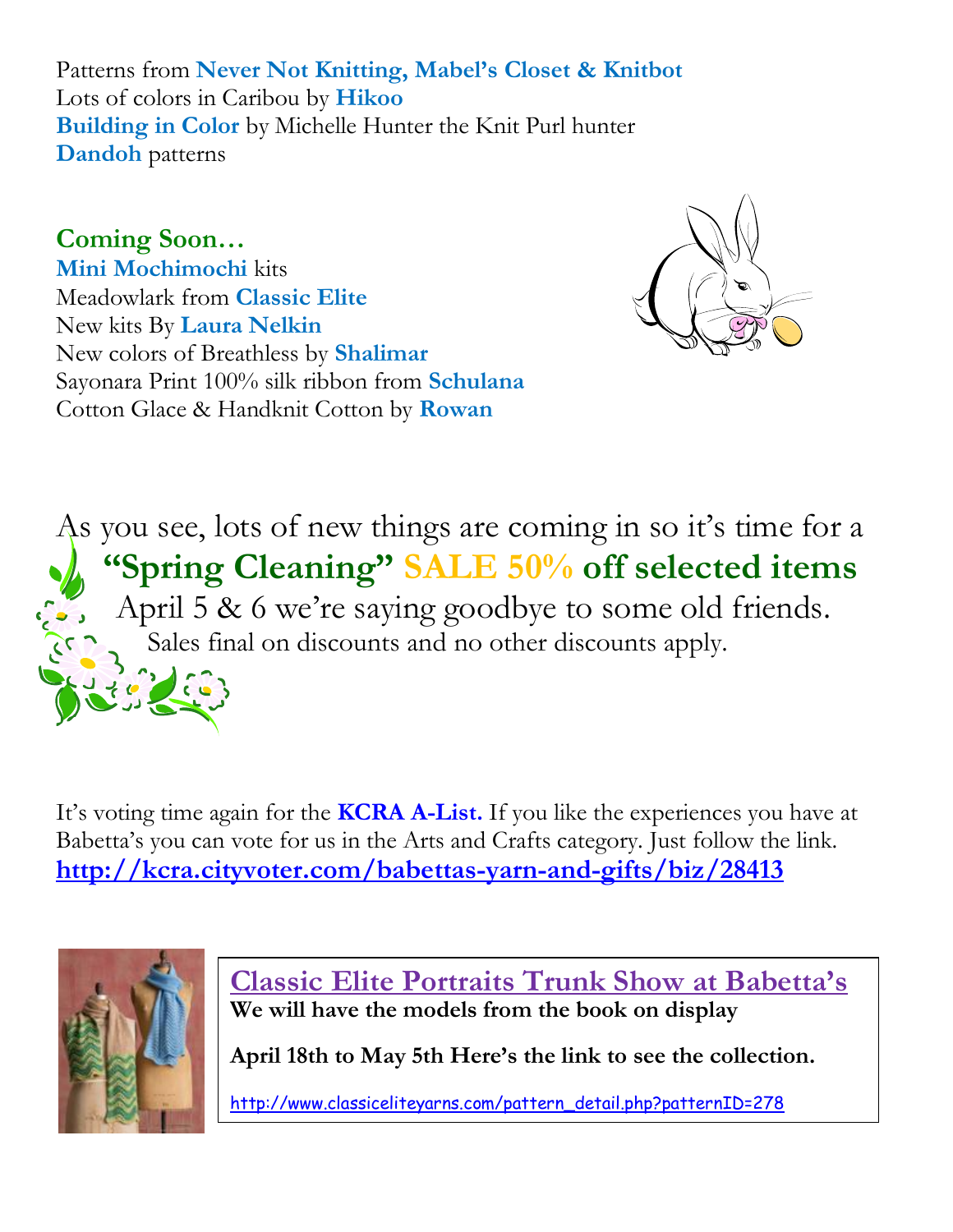# **Workshops and Knit-a-longs in April**



## **Needle Felting Workshop with Maya**

**April 12 11am to 1pm**

**Learn basic needle felting and make a Spring Lamb with curly locks Registration \$25 Kit \$10**



 **Modjeska Hat Kal with Gustine** April 22 & 29 6:30 – 8pm Registration \$35 and 10% off materials Learn Fairisle knitting with beautiful Rios yarn from Malabrigo

# **Classes for April at Babetta's 916-965-6043**

 *In our project classes you can learn to knit anything from scarves to socks to felted purses to lace shawls to hats to sweaters. Pick your project and join in the fun. Our knitters inspire each other to try new things by sharing ideas and showing off their latest creation. Sign up for one of our classes and you will receive a coupon for 10% off.*

 **Pre-registration is required as class sizes are limited. Please choose your dates carefully. Because of scheduling conflicts and complications, make-up classes will only be allowed under special circumstances and individual consideration.**

#### **Tuesdays April 8, 15 & 22**

Knitting Project 10am – 11:30am fee \$50 Knitting Project 6pm – 7:30pm fee \$50

#### **Wednesdays April 9, 16 & 23**

Knitting Project 1pm – 2:30pm fee \$50 Knitting Project 3:30pm- 5pm fee \$50

#### **Thursday April 10, 17 & 24**

Knitting Project 6pm – 7:30pm fee \$50 Knitting Project 10am – 11:30am fee \$50 **Saturdays April 12, 19 & 26** Knitting Project 4pm – 5:30pm fee \$50.

#### **Private Lessons**

Knitting or Crochet \$20 an hour Group Knitting or Crochet Private lessons \$15 an hour per person.

Spinning or weaving \$25 an hour Group rates are \$20 an hour per person. 50% deposit required when scheduling. Cancellations with less than 24 hour notice will forfeit deposit with exceptions for emergencies. Other cancellations can be transferred to rescheduled lessons or store credit.